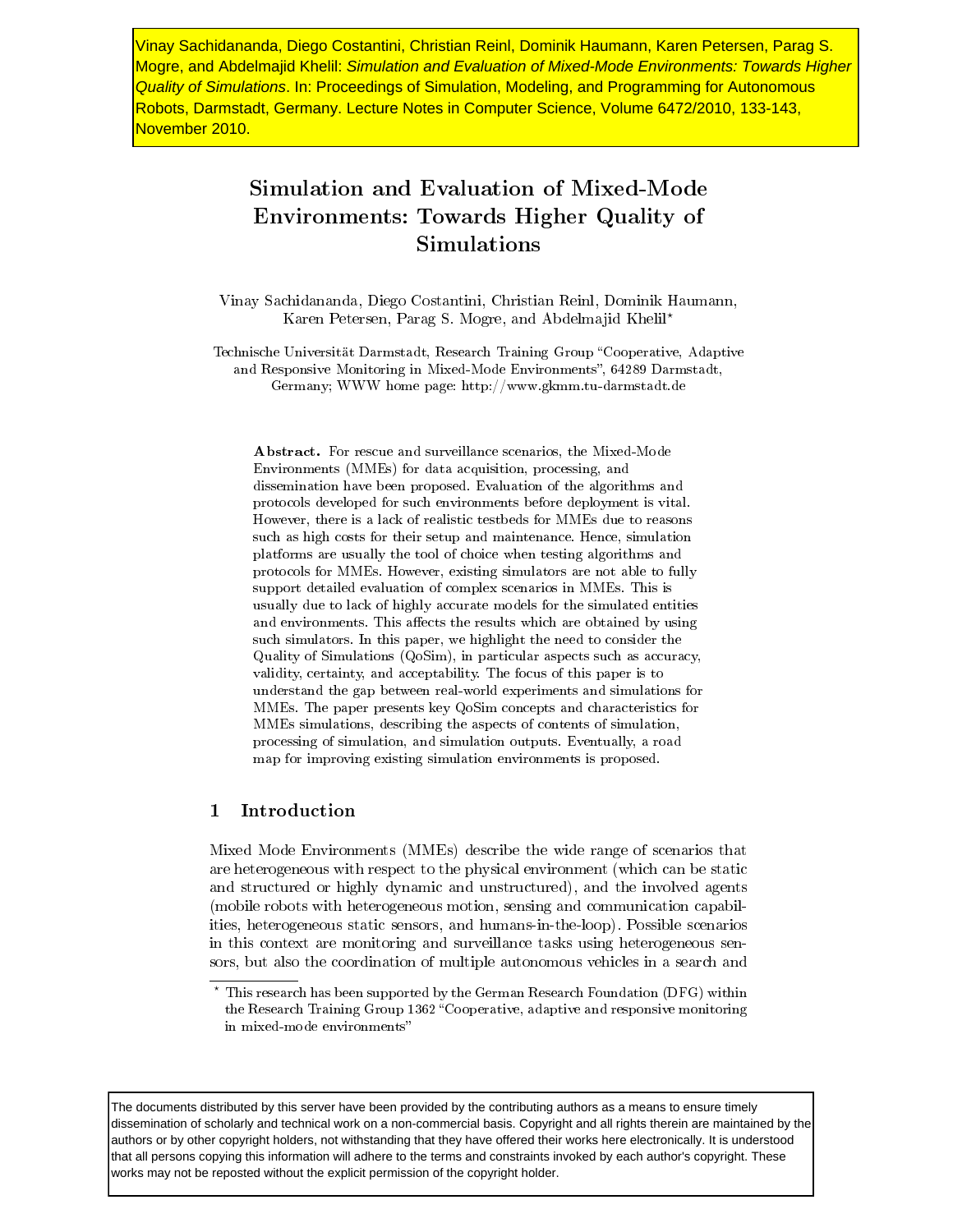rescue scenario. In the considered applications, robots equipped with heterogeneous sensors and networking capabilities play an essential role (see Sec. 2 for more examples of MMEs).

Testing of the algorithms and protocols developed for such MMEs before their real-world deployment is vital. However, due to cost and safety issues, real-world tests are often replaced by simulations [1]. Simulators are essential tools that permit thorough testing in the considered multi-sensor-actor systems in MMEs. Evaluation based on simulation is one of the keys to efficient development of dependable algorithms for these systems, ensuring that they perform as expected in the target environment [2].

As already proposed with "MM-ulator"  $[3]$ , the specific benefits of using simulators in a common platform open the door to systematical studies, evaluations, and development. However, the complexity of the addressed scenarios results in very complex simulators, which are usually a combination of other simulators specific for different research disciplines. With these growing combined simulation and evaluation platforms, the importance of systematically ensuring specific levels of accuracy arises.

The Quality of Simulations (QoSim) needs to be evaluated in order to characterize the consistency of the simulation results with respect to the real world. QoSim is meant to encompass the degree of quality characteristics, focusing on i) accuracy, ii) validity, iii) certainty, and iv) acceptability. The terminology of QoSim is new. However, the inspiration of QoSim derives from the concepts of Quality of Information (QoI), which is typically used in areas such as database management, management studies and Wireless Sensor Networks (WSNs) [48].

Unfortunately, existing simulators are not always satisfactory in terms of the simulation characteristics i)-iv) for MMEs. Hence, this leads us to bring the concepts of QoSim to simulators in robotics, WSNs, autonomous vehicles, and distributed systems in general in MMEs.

Simulators are based on models that abstract the reality. The abstraction often is intentional for simplification. However, a question that arises is: "How confident are the results of simulators for transferring them into the real world?" Often, the goal of a simulation is to test accurately only one part of the system, loosing constraints for the rest of the components and skipping their validation process. This equals to ignoring some simulation parameter; sometimes by intention to avoid unnecessary "input noise", or due to lack of support in the simulator. Hence, it is unclear whether such approximate models still provide the desired level of QoSim accuracy in the real world. To this end, we must know the validity of the model to be acceptable in the real world.

Bringing simulated results close to real environments such as MMEs and satisfying their requirements will be further improved by considering QoSim. Some of the real benefits of existing simulators  $[9-16]$  are discussed in surveys, e.g.,  $[17-19]$ . It comes down to advantages such as reduced cost, higher level of details and safety. However, there are disadvantages as well, such as results not respecting all real-world requirements due to simplified models [20], or the lack of parameters. Moreover, one of the core objectives is to satisfy the set of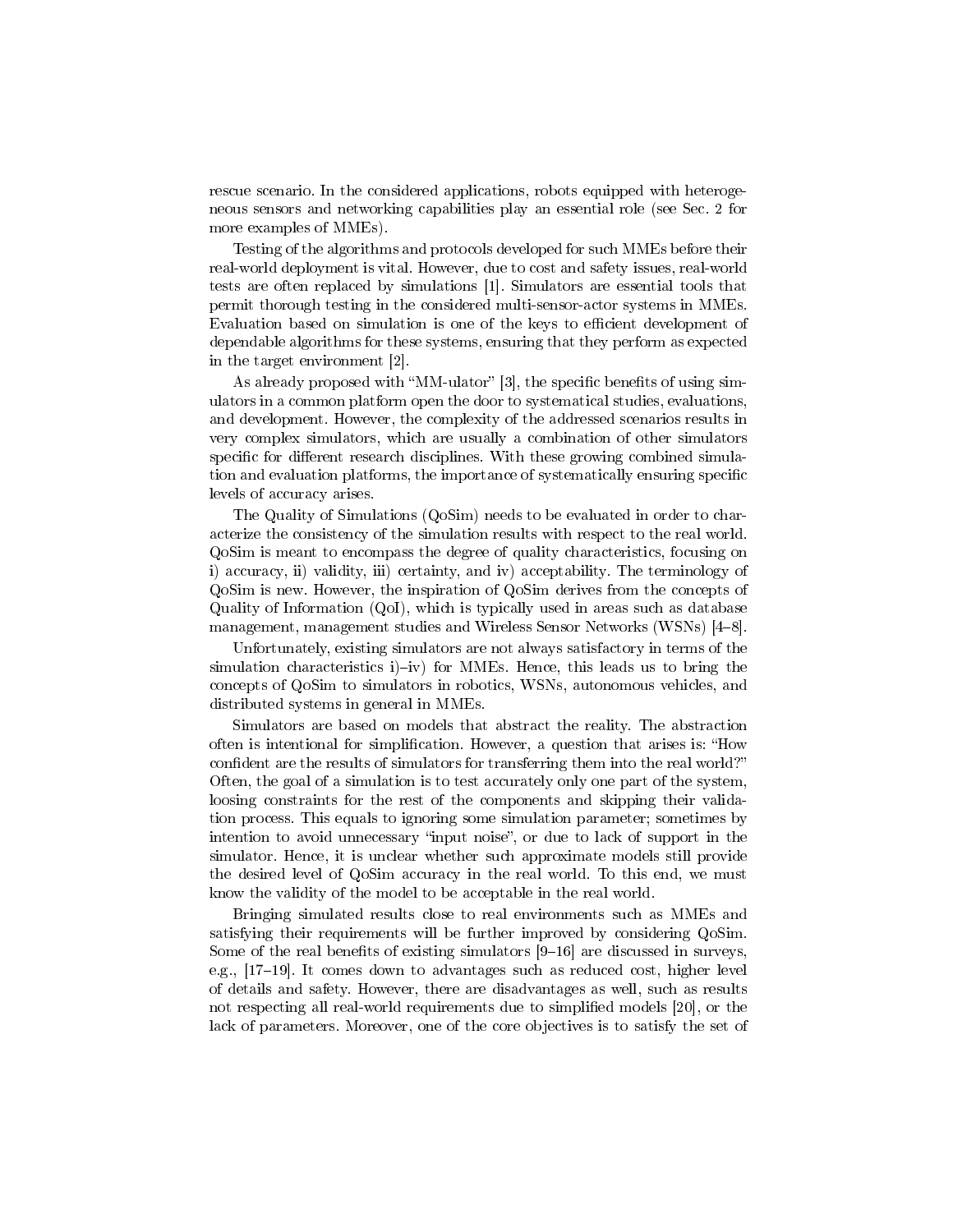user requirements, and to assess the usefulness of the simulated results for a real environment. Consequently, the concept of QoSim reflects an extension to the concept of "MM-ulator"  $[3]$ .

Instead of simple validation of simulation results, QoSim has a broader meaning with respect to the relation to real-world experiments – namely the aspects  $i$ ) $-i$ v). Hence, we discuss this set of simulation requirements to show that they are signicantly important. QoSim is rarely taken into account in the design of simulators. Thus, we classify the simulations with respect to: (1) the model view, (2) the application view, and (3) the user view. This helps us to map the simulation characteristics with the provided classification to understand why the aspect of QoSim is important for simulations.

Besides providing the QoSim definition, characteristics, and classification, we also suggest the use of QoSim for simulations based on the following aspects:  $(1)$  the simulation content, which takes into account the different models and parameters provided by simulators, (2) the process of simulation, based on the duration of simulations, models used, and (3) the simulation results, which provide the level of abstraction to the developer.

In particular, the scientific contributions are: (a) a systematic analysis of  $\Omega$ oSim for MMEs, (b) providing simulation characteristics, (c) the classification of simulations and their mapping to QoSim characteristics, and (d) the conceptualization of QoSim.

The paper is organized as follows. After characterizing specific requirements and features of MMEs simulations in Section 2, and after a definition of QoSim in Section 3, in Section 4 simulation characteristics are discussed. In Section 5 the classification of simulations is presented and mapped to the simulation characteristics. In Section 6, we conceptualize QoSim and in Section 7 the road map for future research directions is depicted.

# 2 Simulation and Evaluation in Mixed-Mode Environments

In MMEs, the application scenarios vary from search and rescue, to exploration of hostile terrain, to planetary exploration, etc. In [3], requirements of inter-disciplinary simulation were already discussed, benefits of using multidisciplinary knowledge were presented, and road-maps for a common evaluation platform were proposed.

Still there is no implemented solution satisfying the whole spectrum of needs in MMEs-scenarios. These needs contain different time-scales and abstraction levels (cf. Fig. 1), various interfaces, possibly to be combined with real-world experiments (including the known elements of software- and hardware-in-theloop tests), physical details like dynamic temperature distribution, interaction and manipulation of robots in their environment, etc. The basic corresponding modular architecture consists of components for simulating node properties, and components for simulation and interaction with the physical environment.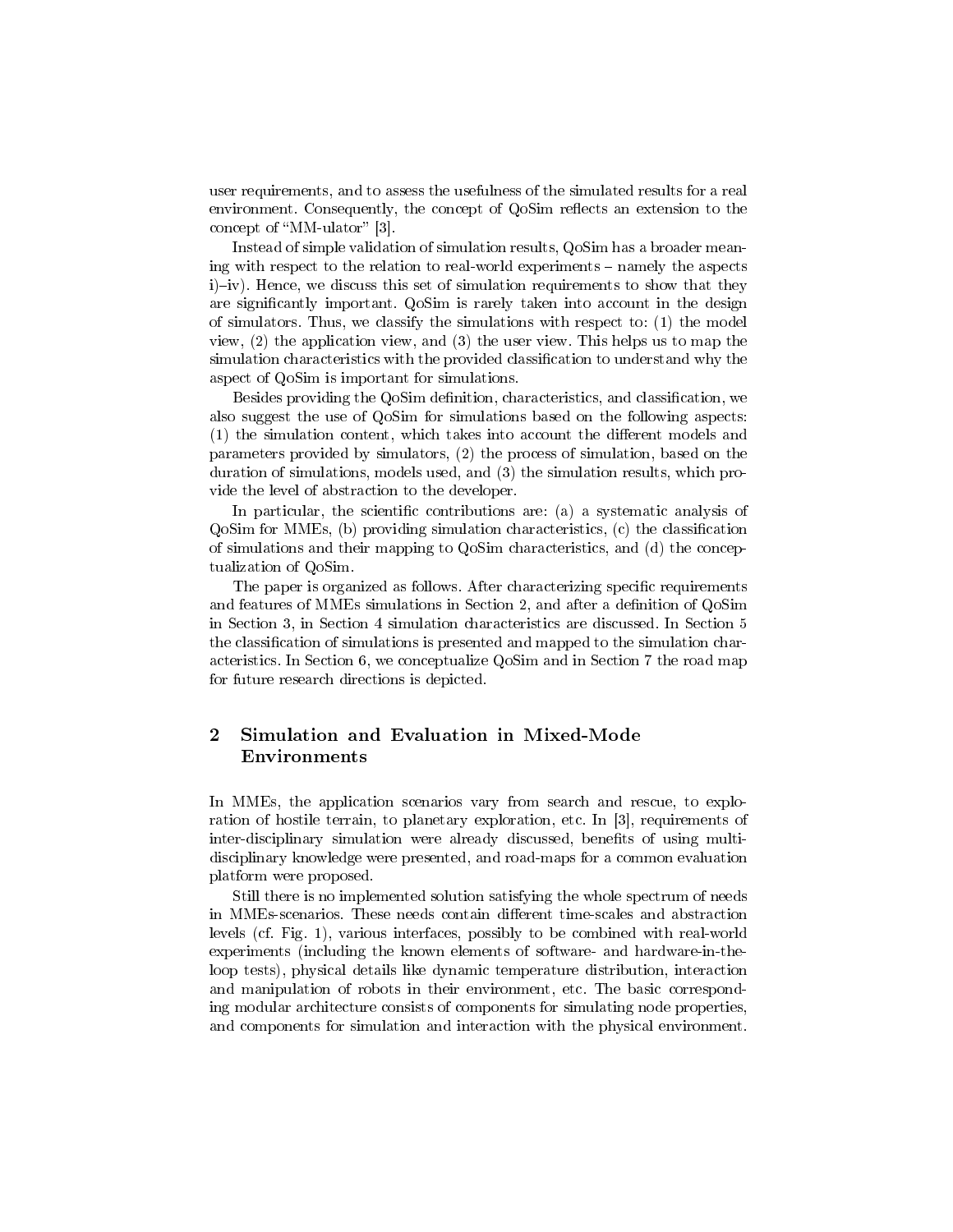Thereby, the idea of using a network of sensing platforms, i.e., combining lowend monitoring equipment with high-end data gathering functionality, has to be reflected into the architecture of each simulated node and its interfaces.



**Fig. 1.** Simulators from different research disciplines are using a common validation platform "MM-ulator" for emulation.

For illustration, we are mentioning a disaster scenario after an earthquake, where multiple distributed sensors and mobile robots are assisting humans in mapping and monitoring the environment, and in detection of victims. The scenarios ask for communication among nodes (for coordination and sharing data), for applying principles of distributed sensing and feature detection, for dependable middleware in the multi-agent system, and for elaborated locomotion and cooperative control of robots. Evaluating the collaboration of these components requires a detailed simulation on different levels of abstraction. For example, the physical model of the robot can either be a bounding box around the whole robot, with just a point mass, or a more detailed model with bounding boxes around the body parts that are connected with joints, or a detailed physical model based on the CAD data, with exact masses and inertial tensors. Since robots are equipped with sensors, also their readings are simulated on an adjustable accuracy. The simulation of a laser scanner, for example, can either return ground truth distances, or can add noise, or consider different reflectance properties from different materials or effects occurring at fast motions.

State-of-the-art simulators in robotics like [12, 13] provide functionalities to simulate robotic environments. Evaluation in the whole spectrum of MMEs lies beyond these capabilities, and requires information from additional models as implemented, e.g., in WSNs simulators like TOSSIM [9]. Combined simulations environments for sensors and robots with detailed models for wireless communication, enable to study effects in controlling network topology by positioning of robots as well as cooperative data aggregation and feature detection.

As a consequence, the availability of a holistic evaluation platform based on simulations allows for more flexible and multi-disciplinary performance metrics, and problems can be seen from new perspectives. For instance, by migrating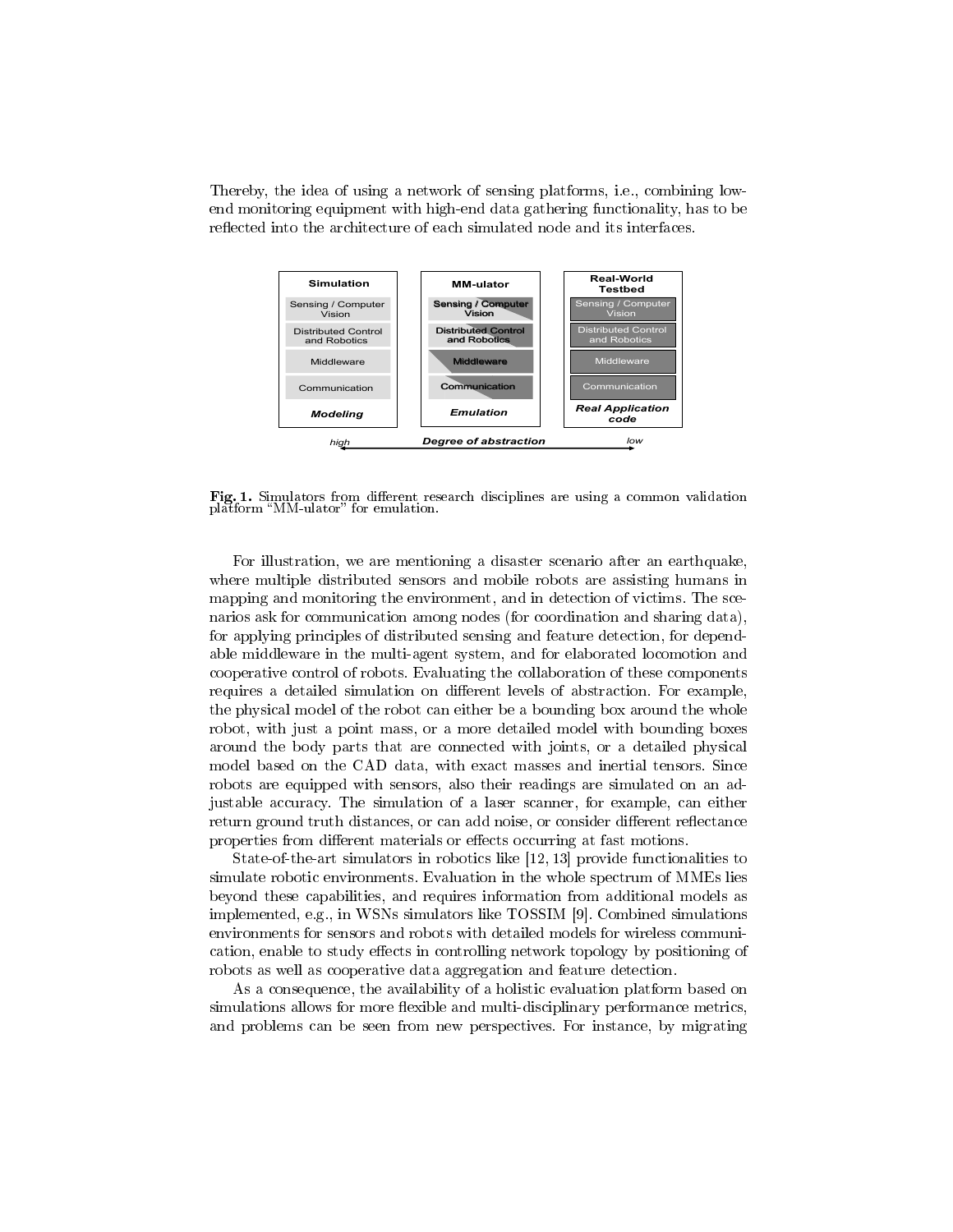wireless network constraints into robot control, new metrics like coordination stability are emerging.

All these aspects give a further motivation in the current phase of building and connecting more and more complex simulation and emulation environments for a more systematical consideration of QoSim concepts, and it draws out that QoSim is one of the key points to apply these complex evaluation platforms for substantiated answers to new difficult scientific questions.

## 3 Quality of Simulations: Forms and Definitions

We are introducing the concepts of simulations to formalize the definition of QoSim from the basics of QoI. With the set of characteristics associated with QoSim, different levels of abstraction can be obtained, which helps the developer in evaluating cost, safety, duration, and results of the simulation.

Developing robots, particularly cooperative multi-robot systems, strongly relies on simulations to test hardware and integrated software. In particular, many algorithmic tests must be done within a controlled simulated environment to detect failures and misbehaviors without cost and safety concerns, therefore simulations must consider detailed physical 3D properties, like obstacles or gravity.

Sensor nodes in WSNs or robots equipped with sensor nodes also have a set of specific requirements. There are a few simulators, such as  $TOSSIM$  [9], where the evaluated code can be directly brought into the real world. However, the simulated results vary in real environments due to perturbations and environmental conditions, leading to a lack of quality. Moreover, using existing simulators for MMEs sometimes does not satisfy the requirements of the applications.

The core objectives of a MME-simulator is to satisfy complex requirements needed by the user, and assess how close the simulated results are to a real environment. Our main focus is on quality aspects of simulations, and since we are motivated by  $QoI [7][8][4]$ , let us brief through some of  $QoI$  definitions in WSNs. We choose these definitions of QoI in WSNs because of their relevance of quality aspects in MMEs. QoI definition in regard to monitoring environments [5] is defined as "the difference between the data that the output of the WSNs produces concerning some environment that is being monitored, and the actual events in that environment which one wishes to observe or track". The multidimensional concept  $[6]$  of  $Q$ <sup>o</sup>I on application view is "the collective effect of the available knowledge regarding sensor derived information that determines the degree of accuracy and condence by which those aspects of the real world (that are of interest to the user of the information) can be represented by this information".

In this paper, from the inspiration of QoI we define QoSim in regard to its attributes in MMEs. We therefore propose the following definition:

**Definition 1.** Quality of Simulations  $(QoSim)$  represents the discrepancy between the simulation results and those expected by the user.

This definition is meant to encompass the degree of quality characteristics accuracy, validity, certainty, and acceptability.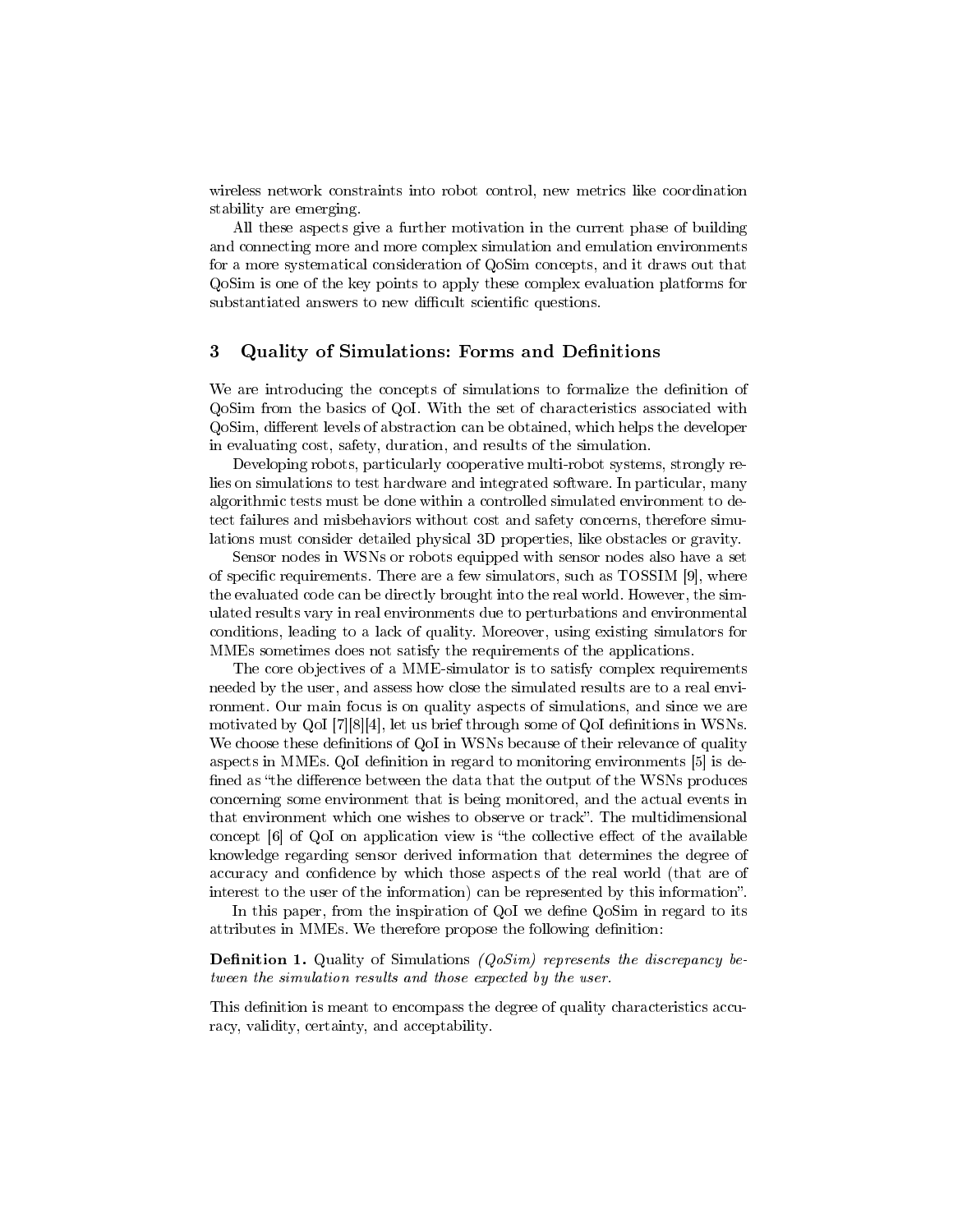## 4 Abstracting the Features of Quality of Simulations

After defining the QoSim with a set of characteristics, we now detail these characteristics and also brief their importance. In literature, several quality characteristics exist, such as stability, robustness, and consistency. Although we acknowledge their importance, we did not address them in this paper because they go beyond our scope. They depend mostly on the application to simulate rather than the simulator. We assume simulator developers to be more experienced programmers than common users, therefore already considering such important aspects which have been thoroughly addressed in several areas. We considered instead accuracy, validity, certainty, and acceptability (cf. Table 1). The main reason for this choice is the relevance in simulations and for the developer.

Accuracy is the characteristic of simulations in which results are similar to real-world values. Therefore, it is most relevant to consider accuracy of models and of simulation output. The developer would accept the results of simulation only if achieving the same level of accuracy of real-world experiments.

Validity is based on the models used for simulation. The validity of the model reflects the consistency to the real world. If the selected model in the simulator is not satisfying the developer's requirements or if a specific model developed by the user is not satisfying the real-world conditions, then the model lacks validity for certain simulations. However, the level of validity strongly depends on the application; if the application is requiring only a small set of parameters, then the simulation can be simple enough to be proved for its validity.

Certainty is the characteristic of simulations on which the developer can place a certain level of belief about the model and simulation itself. Certainty is closely related to accuracy and validity of model and simulation. After simulating an application, and if the results are comparable to real-world experiments, then it fulfills the aspect of certainty. In robotics, during some simulation, the results are good enough to validate the model, but to prove the same model in real world, it could get less belief, or sometimes the real-world results completely deviate from the simulated results. In this case, one can accept the model with lower level of certainty.

Acceptability is the degree of satisfaction in terms of factors such as cost, safety, time and results of simulation. The selected model and the simulations can be accepted by the developer based on these factors. The most important are cost and safety, which can be reliably accepted. However, sometimes computational complexity and simplification in the model used make the results insufficient, and they can be barely accepted by the developer.

#### 5 Simulation Classifications

This section gives a QoSim-based classication of simulations, not implemented so far to the authors' knowledge. This is relevant to achieve accuracy levels and helps to understand different perspectives of simulations as well as it shows how existing simulators can be improved by adopting the classification from low to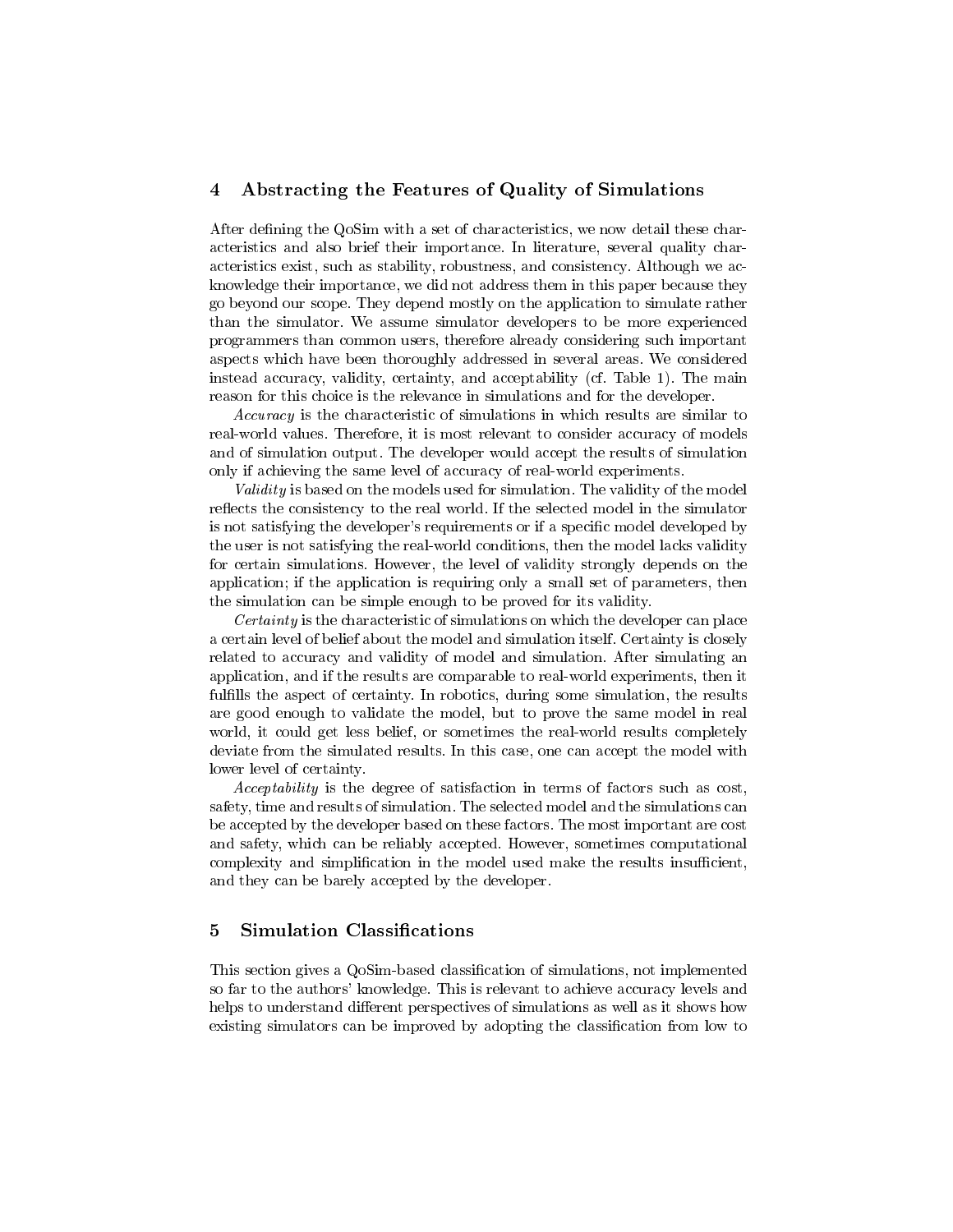| Characterizing feature Definition |                                                                        |
|-----------------------------------|------------------------------------------------------------------------|
| Accuracy                          | The accuracy of simulation results compared to the real-               |
|                                   | world results                                                          |
| Validity                          | The prediction of the model consistency from simulation                |
|                                   | to real world                                                          |
| $ $ Certainty                     | The belief and level of abstraction of the developer on                |
|                                   | the model and simulations                                              |
| Acceptability                     | The acceptance of simulations based on cost, safety, time              |
|                                   | $ $ and results<br>$\sim$ $\sim$<br>the property of the control of the |

Table 1. Summary of main QoSim characteristics

high level of abstraction. We classify the simulations into three classes, the model view, the application view, and the user view. Fig. 2 illustrates the mapping of different characteristics to them.



Fig. 2. Simulation Classifications and requirements of corresponding characteristics.

- Model view This view is solely dependent on the combination of selected model and the simulation environment. The model view can be directly mapped with the validity characteristic. The model hast to satisfy all the user's requirements. This view strongly affects the next two classes. If the chosen model is not satisfactory in providing all the parametrization required by the application, it will be hard to bring the same model into real-world applications. Therefore, the model must be accurate enough to provide results comparable to real-world experiments.
- Application view Sometimes, in MMEs, application scenarios get complex by exploding the amount of requirements that comes up with a simultaneous use of robots and WSNs. In this case, the simulation results depend on the simulator which can simulate both robotics and WSNs models together. Sometimes this creates a hard situation for the developer searching for the right simulator to satisfy the requirements of the application. On the other hand, the model view of the simulations plays an essential role and affects the application view of the simulations. This class is mapped with the *certainty*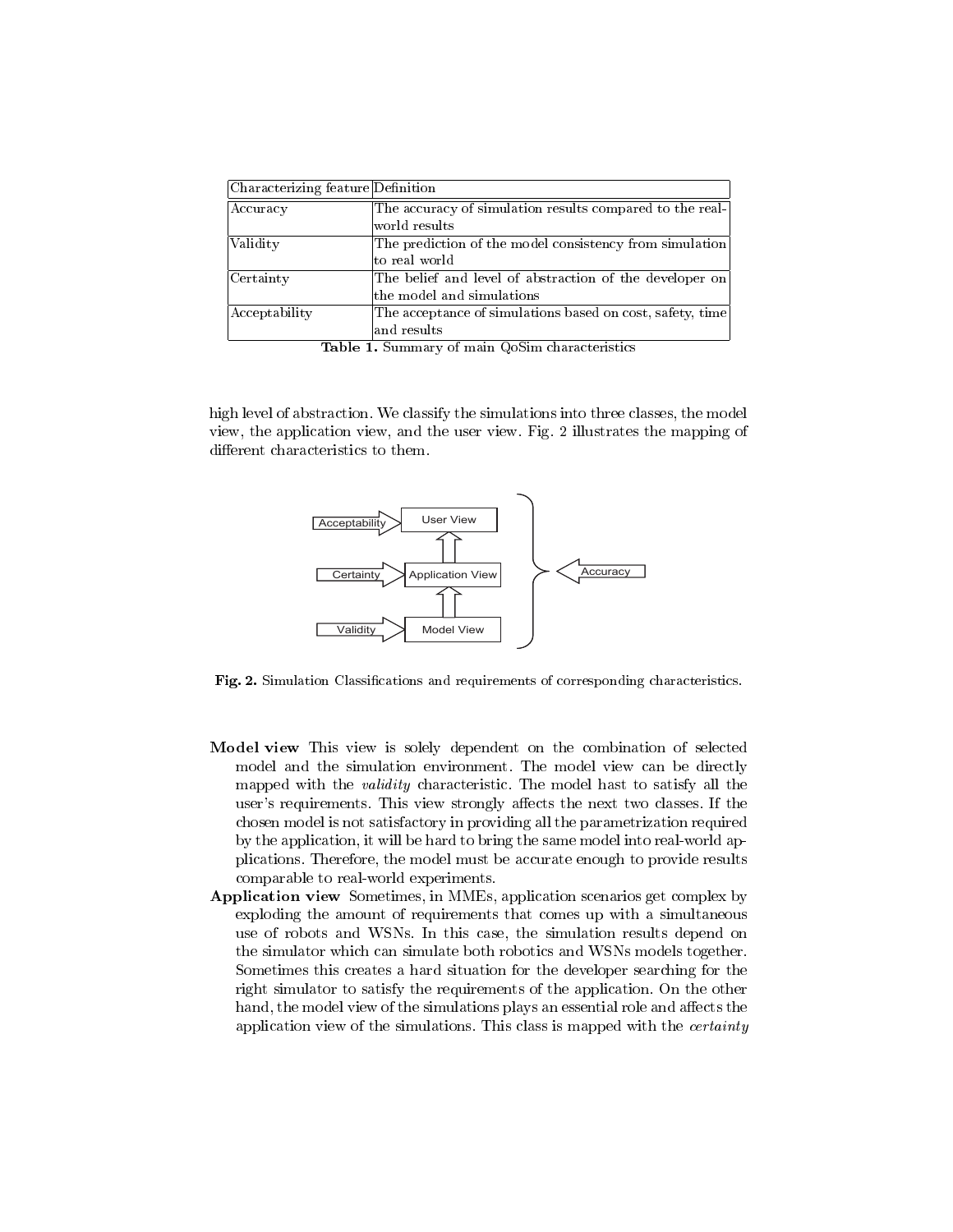characteristic. Since the certainty gives the level of abstraction, if the simulator is capable of fulfilling all the required parameters for the environments (consisting of robots and WSNs), then the developer can have a strong belief on his application and simulation results.

User view This class of simulations is about performing experiments using simulations and how they can be applied in real world. Usually, when the user is working on real-world experiments and has simulated the model in advance, the developer needs to understand how well these results match the accuracy level of real-world experiments. This can be achieved only with a good model and it is specific to the application; hence, the above two classes affect this class. Moreover, this class also depends on the aspects of cost, safety, time, and results. Therefore, it is mapped with the *acceptability* characteristic. This class provides the acceptance rate of the simulation results to work with the same prerequisites in real world.

#### 6 Conceptualizing Quality of Simulations

After presenting the QoSim characteristics and its mapping with different classes of simulations, we now conceptualize QoSim.



Fig. 3. Conceptualizing Quality of Simulations: related aspects and characteristics

The first and foremost aspect is the *simulation content*. One of the main objectives of simulations is to understand and validate the model in order to bring the same to real world. Here, simulation content represents the available models, parameters and level of details of the simulation environment. Moreover, the simulation content is based solely on the chosen simulator. Generic simulators such as ns-2 [10] and OMNeT++ [11] provide most of the models and parameters, but lack support for WSN platforms. Thus, the simulation content is not satisfying the complex requirements of MMEs. Simulators such as COOJA [21] and MSPSim [22] simulate WSNs but do not provide all required models. Hence, it is essential that simulation content in MMEs is veried with the QoSim characteristics.

The second aspect we consider is the simulation process, which depends mainly on the developer and the usage of the simulator itself. If a simulator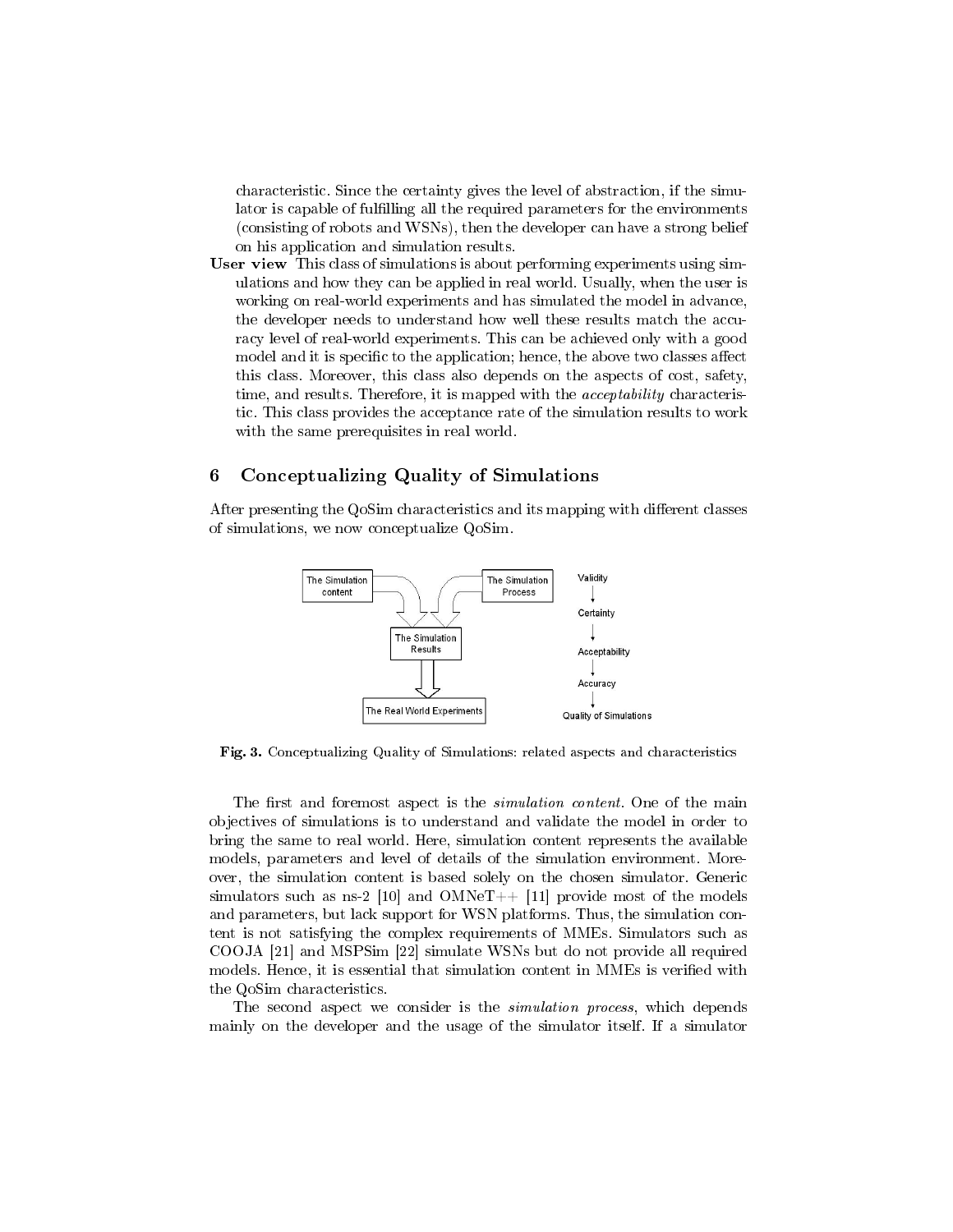meets all the necessary requirements to satisfy the application, then the QoSim depends on how well the developer uses its characteristics in order to obtain simulated results comparable to real-world experiments. The simulator chosen, the duration of simulation, and how well the algorithm was simulated  $-$  including different models  $-$  are the main factors during the entire simulation process. However, in MMEs, with increased complexity of the requirements, the developer must be thoroughly aware of the abstraction level achievable by using QoSim characteristics. If the developer *validates* the model in an efficient way and has a certain belief on the simulation process, then the results can be carefully checked for the aspects of acceptability.

The third aspect is the *simulation results*, based on the usage of results and their acceptability. The developer can predict the use of simulations results in real cases. As shown in Fig. 3, the simulation results are based on the simulation content and simulation process, which lead to real-world experiments. Once the chosen simulator and its content is satisfying the QoSim aspects in terms of validity, the developer has to perform simulations in such a way that the aspect of certainty is fullled. Later, achieving the simulated results, the developer can know the level of acceptability.

# 7 Discussion and Future Directions

QoSim is highlighted as a vital factor to be considered in simulations for MMEs. Since to the authors' knowledge there is no such simulator which simulates applications with all the characteristics presented, the gap to fill is to develop new simulators or improve the existing ones to achieve reasonable results that can be brought into real-world experiments.

While replacing real-world experiments with simulations, a realistic simulation also has to contain effects like disturbance, noise, chaotic behavior of noncontrollable agents. These factors help in bridging the gap between real world and simulation. This research focus helps in building up a new simulation environment and hence leading to an efficient simulator satisfying environmental requirements.

In this paper, QoSim is simplified. Considering the provided classification, one of the improvements that can be applied to existing simulators is adapting the different views mapped with QoSim characteristics. This provides levels of abstraction for adopting the simulations to real-world experiments.

Though some existing simulation environment like ns-2 and  $OMNeT++$  is generic and provides a few models, it is difficult to use them in MMEs including robots, WSNs, and possibly humans-in-the-loop. Hence, a necessary step is to draw attention towards developing a simulator satisfying the MMEs requirements while taking into account the aspects of QoSim.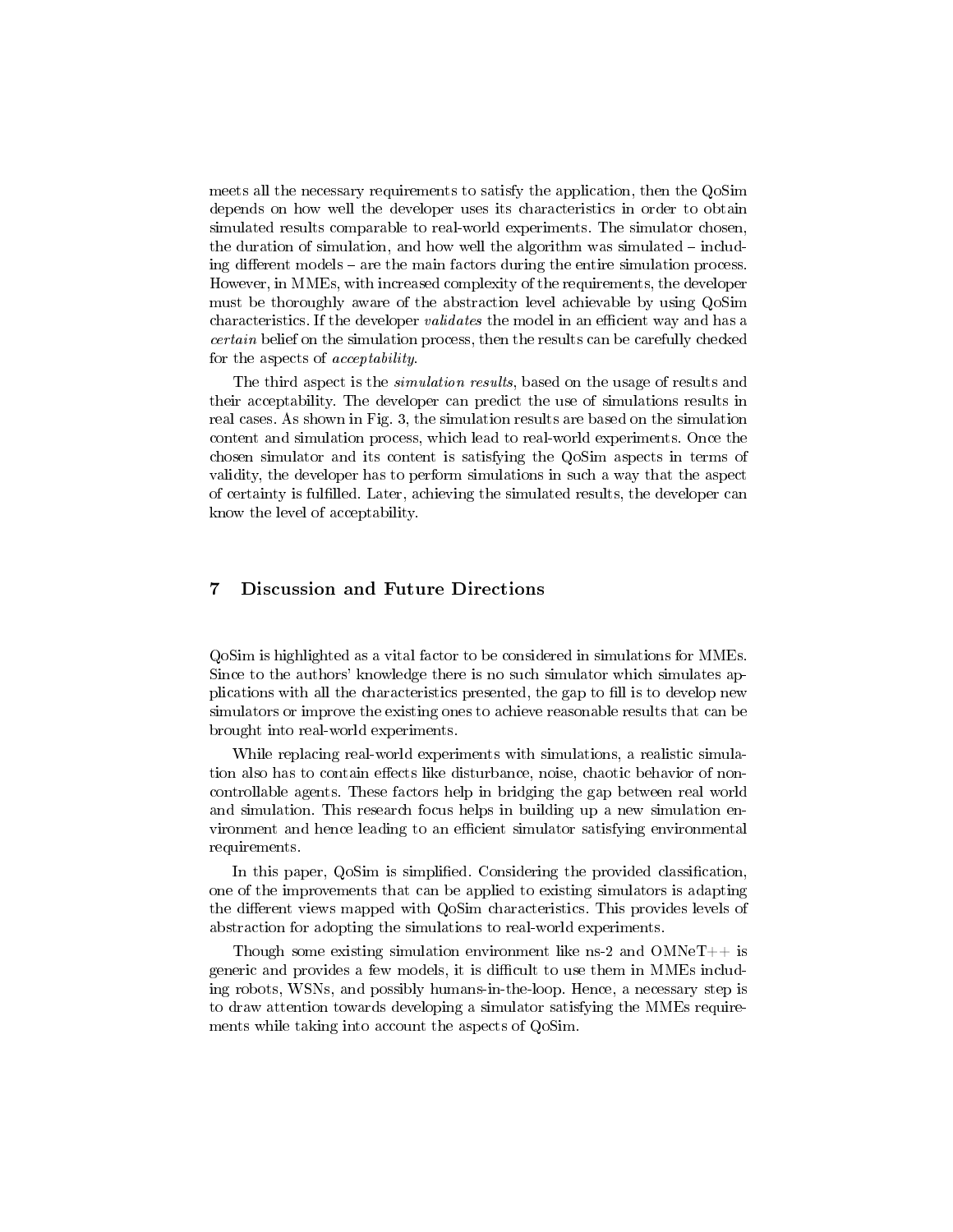# 8 Conclusion

The complexity of requirements in MMEs evolves depending on many factors such as environmental and operational conditions. Using simulators to evaluate approaches for multi-disciplinary research, for the benefit of cost, safety, scalability, repeatability, etc., is well-accepted and often the only possible way to evaluate new methods in early stages of development. However, taking simulated models, algorithms, and results to the real world degrades QoSim characteristics. Sometimes, these characteristics are not even considered. The focus of this paper was to identify the gap and provide a road map to apply QoSim concepts in holistic evaluation and simulation platforms. We discussed that considering QoSim is necessary in order to achieve comparability to real-world experiments. We also provided sufficient QoSim characteristics and conceptualized them. However, this paper does not give a specific solution to the mentioned problem, but details the gap existing between real-world environments and simulations. Thus, for very complex MMEs, we highlight the importance of systematically applying QoSim concepts for the goal of studying new fundamental multi-disciplinary research questions in a signicantly more reliable way.

#### References

- 1. R. McHaney. Computer simulation: a practical perspective. Academic Press Professional, Inc., San Diego, CA, USA, 1991.
- 2. J. Eriksson. Detailed simulation of heterogeneous wireless sensor networks. PhD thesis, Uppsala University, Department of Information Technology, May 2009.
- 3. M. Kropff, C. Reinl, K. Listmann, K. Petersen, K. Radkhah, F.K. Shaikh, A. Herzog, A. Strobel, D. Jacobi, and O. von Stryk. MM-ulator: Towards a common evaluation platform for mixed mode environments. In S. Carpin et al., editor, Simulation, Modeling, and Programming for Autonomous Robots (SIMPAR 2008), number 5325 in Lecture Notes in Artificial Intelligence, pages 41-52. Springer, November 2008.
- 4. S. Zahedi, M.B. Srivastava, and C. Bisdikian. A computational framework for quality of information analysis for detection-oriented sensor networks. In Military Communications Conference, 2008. MILCOM 2008. IEEE, pages  $1 - 7$ , 16-19 2008.
- 5. E. Gelenbe and L. Hey. Quality of information: An empirical approach. In Mobile Ad Hoc and Sensor Systems, 2008. MASS 2008. 5th IEEE International Conference on, pages  $730 - 735$ , sept. 2008.
- 6. S. Zahedi and C. Bisdikian. A framework for QoI-inspired analysis for sensor network deployment planning. In WICON '07: Proceedings of the 3rd international conference on Wireless internet, pages 1-8, ICST, Brussels, Belgium, Belgium, 2007. ICST (Institute for Computer Sciences, Social-Informatics and Telecommunications Engineering).
- 7. D.J. Thornley, R.I. Young, and P.J. Richardson. From mission specification to quality of information measures-closing the loop in military sensor networks. In ACITA 2008, 2008.
- 8. C. Bisdikian, R. Damarla, T. Pham, and V. Thomas. Quality of information in sensor networks. In ITA 2007, 2007.